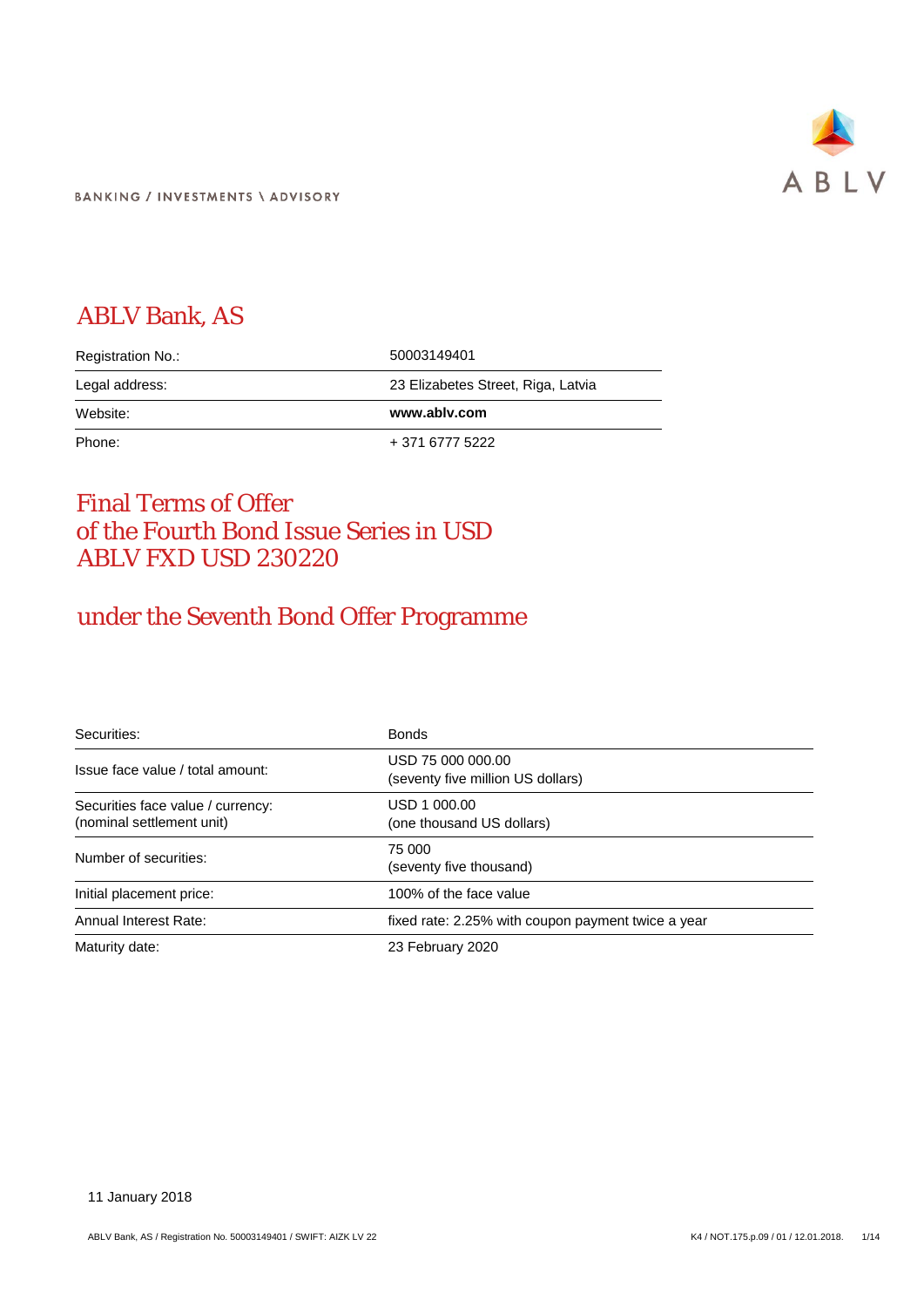#### TABLE OF CONTENTS

| 2. |  |
|----|--|
| 3. |  |
| 4. |  |
| 5. |  |
| 6. |  |
| 7. |  |
| 8. |  |
| 9. |  |
|    |  |

Appendixes include the Bond issue summary and the sample order form to be submitted by the Investor to conclude the financial instruments transaction.

Appendix 1: Bond issue summary.

Appendix 2: "Financial Instrument' Trade Order" form.

The Final Terms are prepared in accordance with the requirements of paragraph 4 of article 5 of the Directive 2003/71/EC of the European Parliament and of the Council.

The Final Terms shall be read together with ABLV Bank, AS Base Prospectus of the Seventh Bond Offer Programme and amendments to ABLV Bank, AS Base Prospectus of the Seventh Bond Offer Programme. The Base Prospectus and amendments to Base Prospectus are published at the Issuer's website **www.ablv.com**. Full information on the Issuer and the Bond issue can be only obtained reading the Base Prospectus together with the Final Terms. The Bond issue summary is appended to these Final Terms.

#### **Notice**

Before making a decision on investing in the Bonds, any Investor shall independently and, if necessary, engaging an advisor, generally assess the information provided in the Base Prospectus and these Final Terms.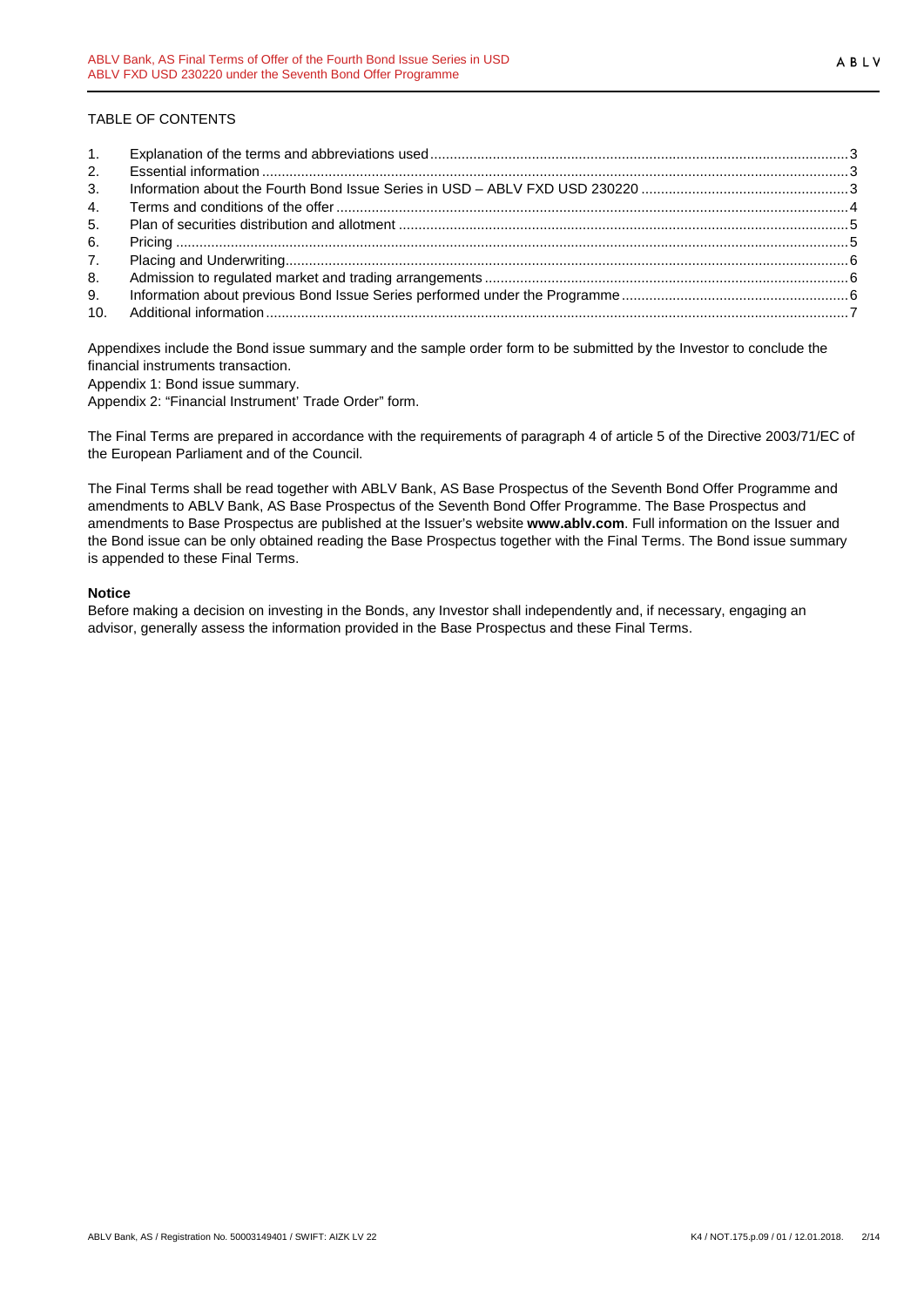#### <span id="page-2-0"></span>**1. Explanation of the terms and abbreviations used**

 **NASDAQ CSD SE** — European commercial society NASDAQ CSD SE, (unified registration number: 40003242879, legal address: 1 Vaļņu Street, Riga, Latvia).

**Fourth Bond Issue Series in USD** or **ABLV FXD USD 230220** – the Bonds that are issued pursuant to ABLV Bank, AS Base Prospectus of the Seventh Bond Offer Programme and these Final Terms of Offer.

**Note:** the other terms and abbreviations used correspond to those included in the Base Prospectus.

#### <span id="page-2-1"></span>**2. Essential information**

2.1. Interest of natural and legal persons involved in the issue/ offer N/A

#### 2.2. Reasons for the offer

Objective of the Fourth Bond Issue Series in USD shall be raising of funds that the Issuer will use for financing its operating activities, including without limitation.

The Issuer informs the Investor that in case of the Issuer's insolvency the Investor's claims to the Issuer arising out of the Bonds will be satisfied after claims of all other creditors, but before satisfying claims of the shareholders.

#### <span id="page-2-2"></span>**3. Information about the Fourth Bond Issue Series in USD – ABLV FXD USD 230220 (under the Seventh Bond Offer Programme)**

| Issuer                                        | ABLV Bank, AS                                                                          |
|-----------------------------------------------|----------------------------------------------------------------------------------------|
| <b>Securities</b>                             | <b>Bonds</b>                                                                           |
| <b>ISIN</b>                                   | LV0000850014                                                                           |
| Type of securities                            | In bearer form                                                                         |
| <b>Class of securities</b>                    | Without restraint on alienation                                                        |
| Collateral                                    | Not secured with pledge                                                                |
| Depository                                    | NASDAQ CSD SE                                                                          |
| Regulated market                              | Stock Exchange Nasdaq Riga                                                             |
|                                               | <b>Baltic Bond List</b>                                                                |
| Currency of the Bond issue                    | USD (US dollars)                                                                       |
| Face value/total amount of the Bond issue     | USD 75 000 000,00 <sup>1</sup>                                                         |
|                                               | (seventy five million US dollars)                                                      |
| <b>Bond Face Value</b>                        | USD 1 000.00                                                                           |
| (nominal settlement unit)                     | (one thousand US dollars)                                                              |
| Settlement unit Multiple                      | USD 1 000.00                                                                           |
|                                               | (one thousand US dollars)                                                              |
| Number of the Bonds                           | 75 0001                                                                                |
|                                               | (seventy five thousand)                                                                |
| <b>Annual Interest Rate</b>                   | Fixed: 2.25%                                                                           |
|                                               | (two and 25/100 percent)                                                               |
| Date of the Interest Income calculation       | 5 working days before the Interest Income payment date                                 |
| Frequency and dates of the Interest Income    | Twice a year: on 23 February and 23 August,                                            |
| payments                                      | starting from 23 August 2018, ending on 23 February 2020                               |
| Maturity date of the Bonds                    | 23 February 2020                                                                       |
|                                               | • The Issuer shall be entitled to prematurely redeem the part of the                   |
|                                               | Bond issue the initial placement of which was not performed;                           |
| Premature redemption                          | The Issuer shall be entitled to prematurely redeem the Bonds that the                  |
| (call option)                                 | Issuer purchased in the secondary securities market or acquired                        |
|                                               | otherwise in compliance with provisions of the normative acts,                         |
|                                               | provided that normative acts contain no limitations with regard to such<br>redemption. |
| Early repayment claim                         | The Investor shall not be entitled to claim the Face Value and accrued                 |
| (put option)                                  | interest to be repaid by the Issuer before maturity.                                   |
| Arrangements for the amortisation of the loan | N/A                                                                                    |
|                                               | Fixed interest rate is set for the Bonds. The Bond yield does not depend               |
| Information on yield                          | on the changes in the base interest rate in the interbank market.                      |
|                                               |                                                                                        |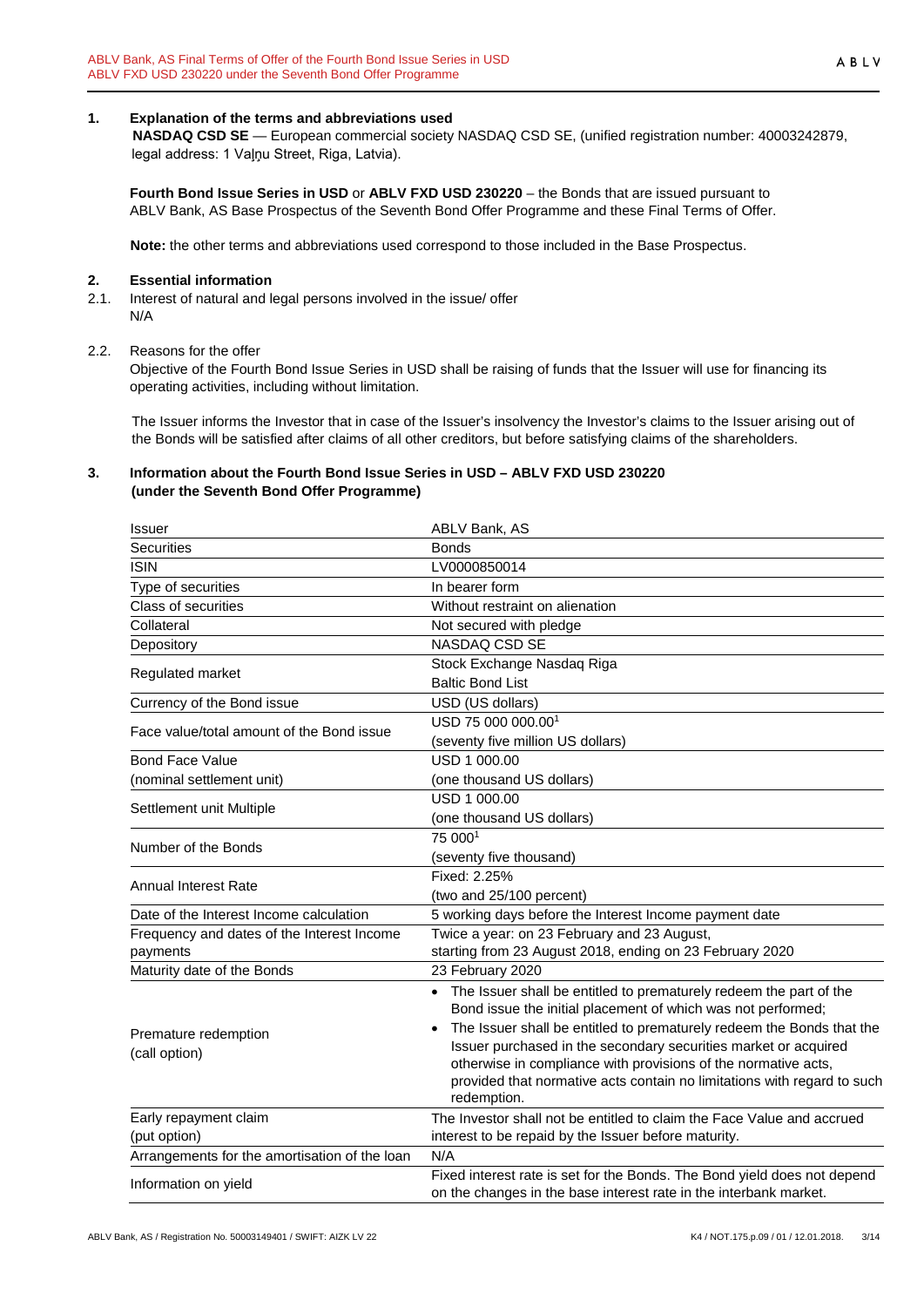| Yield calculation method                | Pursuant to paragraphs 6.9 and 6.10 of the Base Prospectus                                                                                                                                                                                                                                                                                                                                                                                                                                                                                                                                                                                                       |
|-----------------------------------------|------------------------------------------------------------------------------------------------------------------------------------------------------------------------------------------------------------------------------------------------------------------------------------------------------------------------------------------------------------------------------------------------------------------------------------------------------------------------------------------------------------------------------------------------------------------------------------------------------------------------------------------------------------------|
| Representation of the Investors         | Pursuant to paragraph 6.15 of the Base Prospectus                                                                                                                                                                                                                                                                                                                                                                                                                                                                                                                                                                                                                |
| Decisions on the Bond issue             | The Bonds are issued and public offering is performed pursuant to the<br>following decisions of ABLV Bank, AS:<br>• decision on the bond issue of the extraordinary meeting of<br>shareholders, dated 31 March 2017 (Minutes No. 1, paragraph 5.9);<br>decision of the Board on approving the Base Prospectus of the<br>$\bullet$<br>Seventh Bond Offer Programme, dated 24 April 2017 (Minutes<br>No. V-24, paragraph 1);<br>decision of the Board on the Base Prospectus of the Seventh Bond<br>$\bullet$<br>Offer Programme including recommendations of the Financial and<br>Capital Market Commission, dated 9 May 2017 (Minutes No. V-26,<br>paragraph 1); |
|                                         | • decision of the Board on approval of ABLV Bank, AS Final Terms of<br>Offer of the Fourth Bond Issue Series in USD -<br>ABLV FXD USD 230220 under the Seventh Bond Offer Programme,<br>dated 11 January 2018 (Minutes No. V-01, paragraph 7).                                                                                                                                                                                                                                                                                                                                                                                                                   |
| Issue date                              | 23 February 2018                                                                                                                                                                                                                                                                                                                                                                                                                                                                                                                                                                                                                                                 |
| Public offer start date                 | Not later than on 12 January 2018, the information shall be published at<br>the Issuer's website www.ably.com.                                                                                                                                                                                                                                                                                                                                                                                                                                                                                                                                                   |
|                                         | The public offer start date is 15 January 2018.                                                                                                                                                                                                                                                                                                                                                                                                                                                                                                                                                                                                                  |
| Public offer end date                   | 19 February 2018                                                                                                                                                                                                                                                                                                                                                                                                                                                                                                                                                                                                                                                 |
| Decision on concluding the transactions | Pursuant to paragraph 9.4 of the Base Prospectus, the decision on<br>concluding the transactions will be made on 22 February 2018.                                                                                                                                                                                                                                                                                                                                                                                                                                                                                                                               |
| Settlement date                         | 23 February 2018                                                                                                                                                                                                                                                                                                                                                                                                                                                                                                                                                                                                                                                 |

<sup>1</sup> Before the end of the public offer period, but not later than 4 (four) working days prior to the public offer end date, the Issuer may increase the Issue Series size. If amendments to the Final Terms are made, those shall be published in the same way as the Final Terms.

For the purposes of the Base Prospectus and these Final Terms, the Issuer shall be an institution that borrows funds by issuing the Bonds.

#### <span id="page-3-0"></span>**4. Terms and conditions of the offer**

4.1. Initial placement process

The initial placement process is described in paragraphs 9.3 and 9.4 of the Base Prospectus.

The total amount of the Issue is USD 75 000 000.00 (seventy five million US dollars).

The public offer start date is 15 January 2018.

A representative of the Investment Company or the Investor itself, provided it has a financial instruments account opened with ABLV Bank, AS, shall submit an order to the Issuer, using the sample form "Financial Instruments' Trade Order" appended hereto, on working days from 08:30 till 18:30. The order may also be submitted electronically, using a corresponding order form in ABLV Bank, AS Internetbank.

The public offer end date shall be 19 February 2018. Orders shall be accepted by ABLV Bank, AS till the end of the working day, i.e., 18:30, or electronically – till the end of the day, i.e., 23:59.

Information about the order submission can be obtained:

- by phone:  $+371\,6700\,2777$
- via e-mail: **ibas@ablv.com**

The orders submitted to the Issuer may not be altered or revoked.

- 4.2. A description of the possibility to reduce subscriptions and the manner for refunding excess amount paid by applicants N/A
- 4.3. Details of the minimum and/or maximum amount of application Pursuant to paragraph 9.3 of the Base Prospectus, maximum number of the Bonds that a single Investor may apply for is not set. The Investor may not apply for purchasing less than 1 (one) Bond.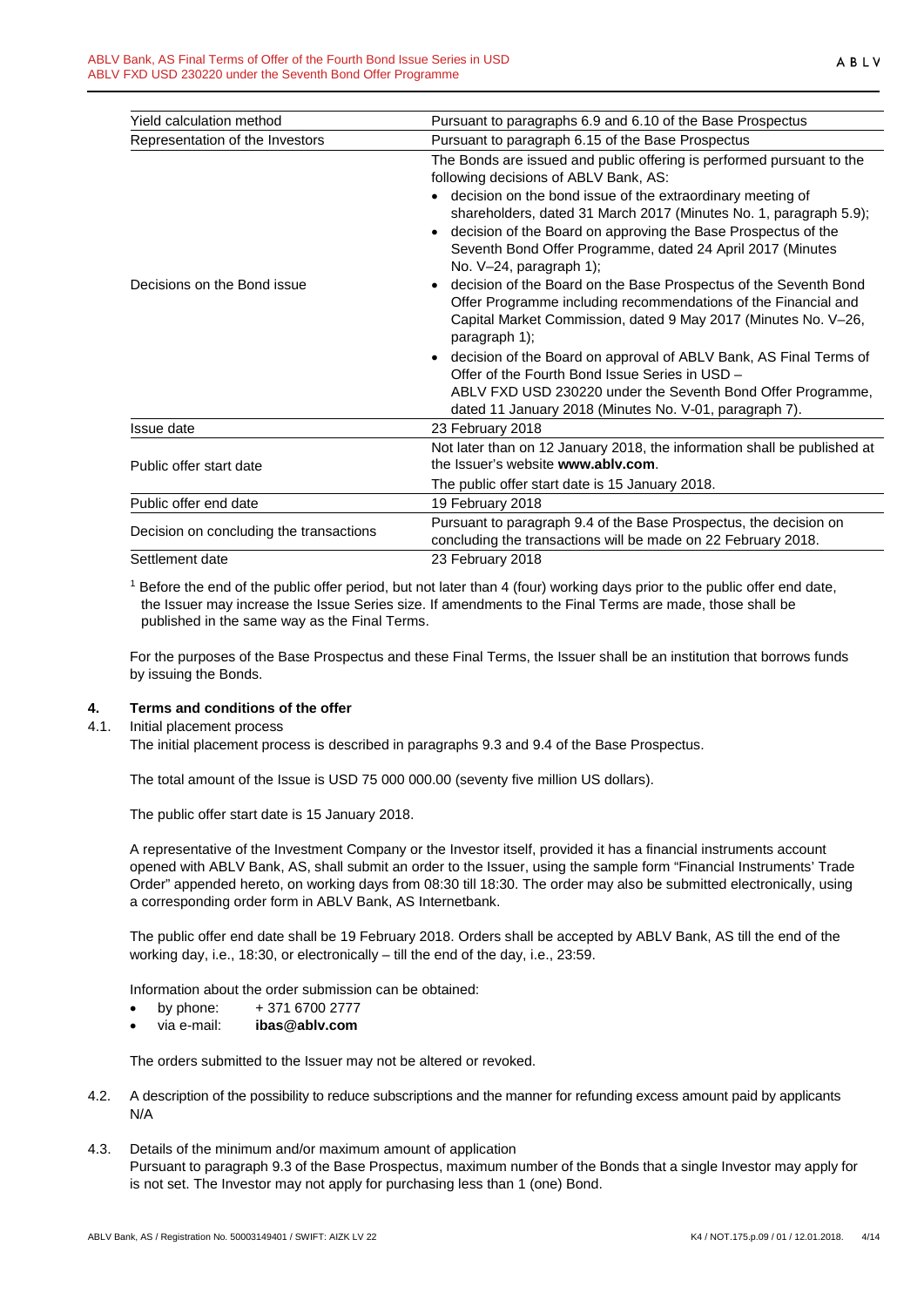#### 4.4. Settlement process

Within this Bond Issue Series, settlement under initial placement transactions shall be performed as follows:

- not applying the DVP principle, if agreed so by the underwriter and the Investor, or
- applying the DVP principle, regulated by the effective NASDAQ CSD SE rules.

If the transaction parties agree on not applying the DVP principle, the moment of the Bonds' delivery and the moment of payment may be different. The Investor shall ensure funds in the respective account on the day agreed upon by the transaction parties, whereas the Bonds shall be credited to the Investor's account on the day agreed upon by the transaction parties.

DVP shall be executed on the T+1 day, where "T" stands for the day of concluding the Bond purchase transaction, and "1" is the 1st (first) working day after the day of concluding the Bond purchase transaction.

The day of concluding the transaction shall be the day of making the decision on concluding the transaction – for this Series it is set to be 22 February 2018.

The settlement date shall be 23 February 2018.

#### 4.5. Information about results

Pursuant to paragraph 9.6 of the Base Prospectus, information on the initial placement results will be published at the Issuer's website **www.ablv.com** within 10 (ten) working days after the public offer end date.

4.6. The procedure for the exercise of any right of pre-emption, the negotiability of subscription rights and the treatment of subscription rights not exercised. N/A

#### <span id="page-4-0"></span>**5. Plan of securities distribution and allotment**

- 5.1. Offering the Bonds simultaneously in the markets of two or more countries N/A
- 5.2. Notification to applicants of the Bond amount allotted The Bank shall send a confirmation of the concluded transaction to the Investor, following the procedure set forth in ABLV Capital Markets, IBAS, General Terms of Business. The General Terms of Business are available at the Issuer's website **[www.ablv.com](http://www.ablv.com/)**.

#### <span id="page-4-1"></span>**6. Pricing**

- 6.1. Initial placement price of a Bond Initial placement price of a Bond is set to be 100% of the Bond's face value. The Bond's face value is USD 1 000.00 (one thousand US dollars).
- 6.2. Pricing method

ABLV Bank, AS Board will determine the Bonds' price depending on the situation in secondary market of similar securities then present and, in particular, based on evaluation of the demand in the securities market and yield of comparable market instruments. The price determined by ABLV Bank, AS for the Bond Issue Series shall be the same for all Investors and shall remain constant throughout the whole initial placement period.

6.3. Application of expenses and taxes

Purchasing the Bonds during the initial placement period, the Investor will have to transfer just set Bond sale price to the Issuer for each Bond unit being purchased.

Additional expenses under the transaction, which might include, without limitation, fees for account opening, for transaction conclusion and execution, may vary in different Investment Companies, and the Investor can find those out in the respective Investment Company engaged by the Investor in concluding the Bonds' purchase transaction as intermediary. ABLV Bank, AS will not receive the said fees and payments charged by other Investment Companies and shall not be responsible for those additional expenses.

The Issuer shall be responsible for withholding and payment of taxes in compliance with the procedures and amount stated in the Republic of Latvia normative acts. The Issuer shall not be responsible for payment of taxes where the Republic of Latvia normative acts do not stipulate the Issuer's duty to assess and withhold the tax amount before making Interest Income payments.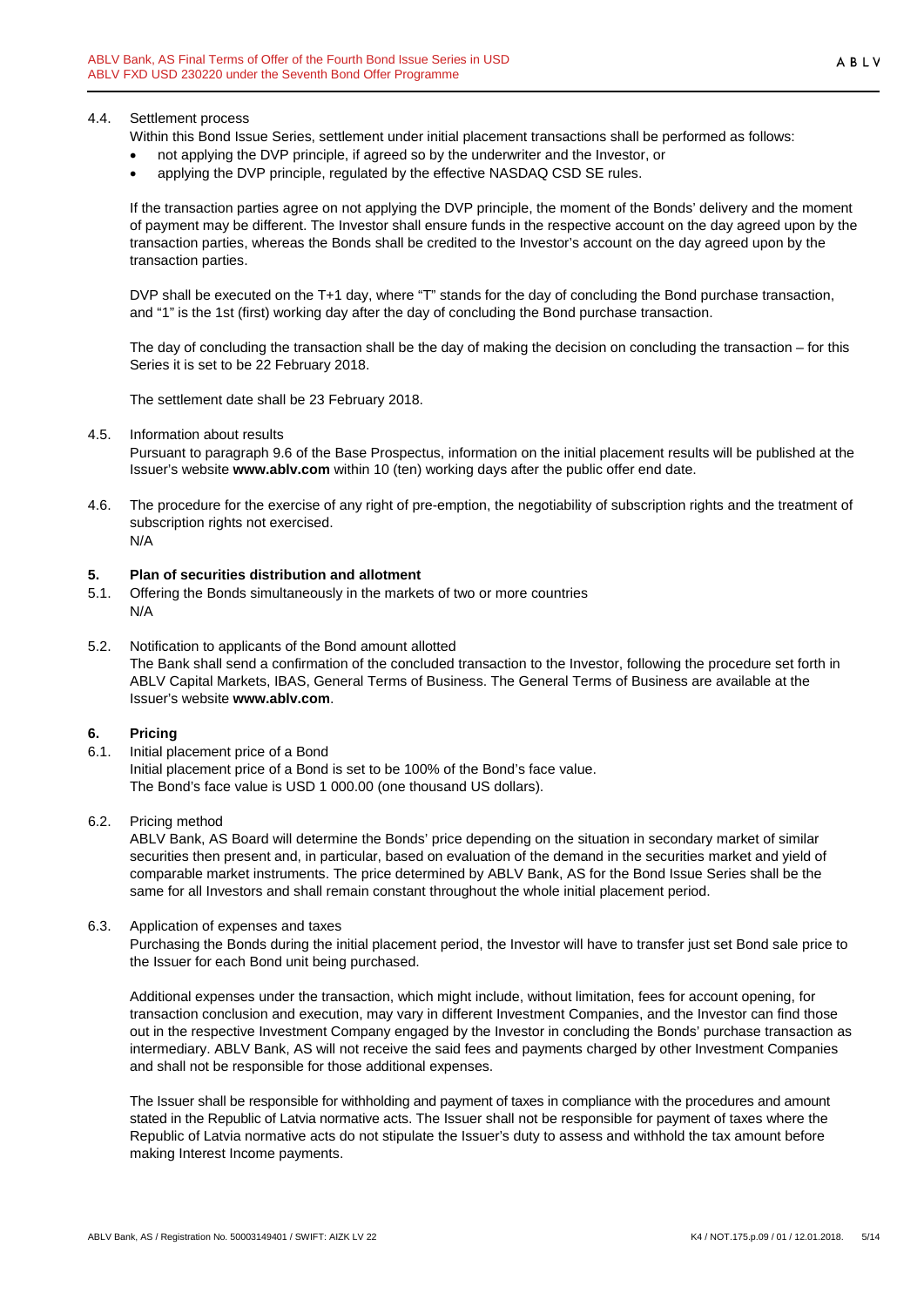# <span id="page-5-0"></span>**7. Placing and Underwriting**

- Offer coordinator N/A
- 7.2. Depository European commercial society NASDAQ CSD SE, legal address: 1 Vaļņu Street, Riga, Latvia.
- 7.3. Entities agreeing to underwrite the issue N/A
- 7.4. Time of reaching the underwriting agreement N/A

# <span id="page-5-1"></span>**8. Admission to regulated market and trading arrangements**

- Term and conditions of admission to regulated market Pursuant to paragraph 10.1 of the Base Prospectus, application for admitting the Bonds to the regulated market will be prepared in accordance with the Stock Exchange requirements and submitted within 3 (three) months after the end of the initial placement at the latest.
- 8.2. Regulated market Stock Exchange Nasdaq Riga, Baltic Bond List.
- 8.3. Entities which have a firm commitment to act as intermediaries in secondary trading, providing liquidity through bid and offer rates and description of the main terms of their commitment N/A

#### <span id="page-5-2"></span>**9. Information about previous Bond Issue Series performed under the Programme**

- One issue performed under ABLV Bank, AS, Second Offer Programme,
- Three issues performed under ABLV Bank, AS, Third Offer Programme,
- One issue performed under ABLV Bank, AS, Fourth Offer Programme,
- Three issues performed under ABLV Bank, AS, Fifth Offer Programme,
- Seven issues performed under ABLV Bank, AS, Sixth Offer Programme and
- Six issues performed under ABLV Bank, AS, Seventh Offer Programme

have been included in the Baltic Bond List of the Stock Exchange Nasdaq Riga regulated markets.

Under ABLV Bank, AS, Seventh Offer Programme, there were six issues performed and included to securities lists of Nasdaq Riga regulated markets:

|                                   | <b>Straight coupon bonds</b><br>in USD | Straight coupon bonds in<br><b>EUR</b> |
|-----------------------------------|----------------------------------------|----------------------------------------|
| <b>ISIN</b>                       | LV0000802270                           | LV0000802288                           |
| Issue size                        | USD 75 000 000.00                      | EUR 20 000 000.00                      |
| Issue name                        | ABLV FXD USD 030719                    | ABLV FXD EUR 030719                    |
| Coupon rate (p.a.)                | Fixed: 2.25%                           | Fixed: 0.75%                           |
| Current interest<br>income period | $03.01.2018 - 02.07.2018$              | $03.01.2018 - 02.07.2018$              |
| Issue date                        | 03.07.2017                             | 03.07.2017                             |
| Maturity date                     | 03.07.2019                             | 03.07.2019                             |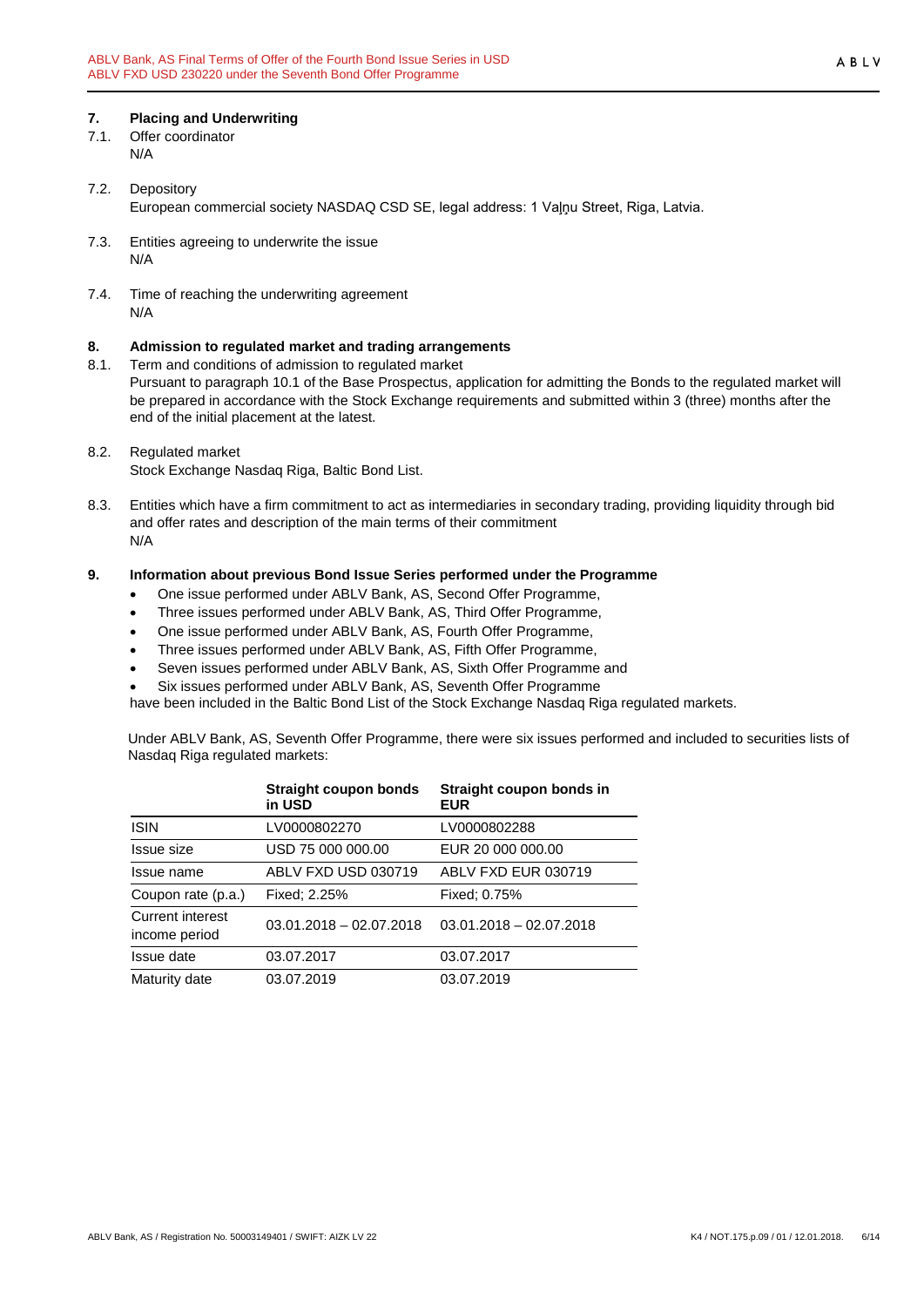|                                   | <b>Straight coupon bonds</b><br>in USD | Straight coupon bonds in<br><b>EUR</b> | Subordinated discount bonds<br>in EUR                                                                                       |
|-----------------------------------|----------------------------------------|----------------------------------------|-----------------------------------------------------------------------------------------------------------------------------|
| <b>ISIN</b>                       | LV0000802320                           | LV0000802338                           | LV0000802346                                                                                                                |
| Issue size                        | USD 75 000 000.00                      | EUR 20 000 000.00                      | EUR 25 000 000.00                                                                                                           |
| Issue name                        | ABLV FXD USD 271019                    | ABLV FXD EUR 271019                    | ABLV SUB EUR 271027                                                                                                         |
| Discount year<br>(p.a.)           |                                        |                                        | Fixed: 3.75%<br>(first 5 years)                                                                                             |
| Coupon rate (p.a.)                | Fixed: 2.15%                           | Fixed: 0.95%                           | Fixed; 3.75% (starting from 6th<br>year, if the bank does not<br>exercise its right of premature<br>redemption of the bond) |
| Current interest<br>income period | $27.10.2017 - 26.04.2018$              | 27.10.2017 - 26.04.2018                |                                                                                                                             |
| Issue date                        | 27.10.2017                             | 27.10.2017                             | 27.10.2017                                                                                                                  |
| Maturity date                     | 27.10.2019                             | 27.10.2019                             | 27.10.2027                                                                                                                  |

|                                          | <b>Subordinated discount</b><br>bonds in USD                                                                                   |
|------------------------------------------|--------------------------------------------------------------------------------------------------------------------------------|
| <b>ISIN</b>                              | LV0000802361                                                                                                                   |
| Issue size                               | USD 40 000 000.00                                                                                                              |
| Issue name                               | ABLV SUB USD 171127                                                                                                            |
| Discount year                            | Fixed: 4.25%                                                                                                                   |
| (p.a.)                                   | (first 5 years)                                                                                                                |
| Coupon rate (p.a.)                       | Fixed; 4.25% (starting<br>from 6th year, if the bank<br>does not exercise its<br>right of premature<br>redemption of the bond) |
| <b>Current interest</b><br>income period |                                                                                                                                |
| Issue date                               | 17.11.2017                                                                                                                     |
| Maturity date                            | 17.11.2027                                                                                                                     |

Simultaneously with the Fourth Bond Issue Series in USD, the following public offering is performed under the Seventh Bond Offer Programme – Fourth Bond Issue Series in EUR / ABLV FXD EUR 230220 – straight 2-year bonds.

The Investors can find the information about issues performed under the Second, Third, Fourth, Fifth, Sixth and Seventh Offer Programmes and their Final Terms at ABLV Bank, AS website **[www.ablv.com](http://www.ablv.com/)**.

#### <span id="page-6-0"></span>**10. Additional information**

- 10.1. Advisors connected with the Bond issue N/A
- 10.2. Information about the Bond issue provided by third parties N/A
- 10.3. Credit ratings assigned to the Bonds N/A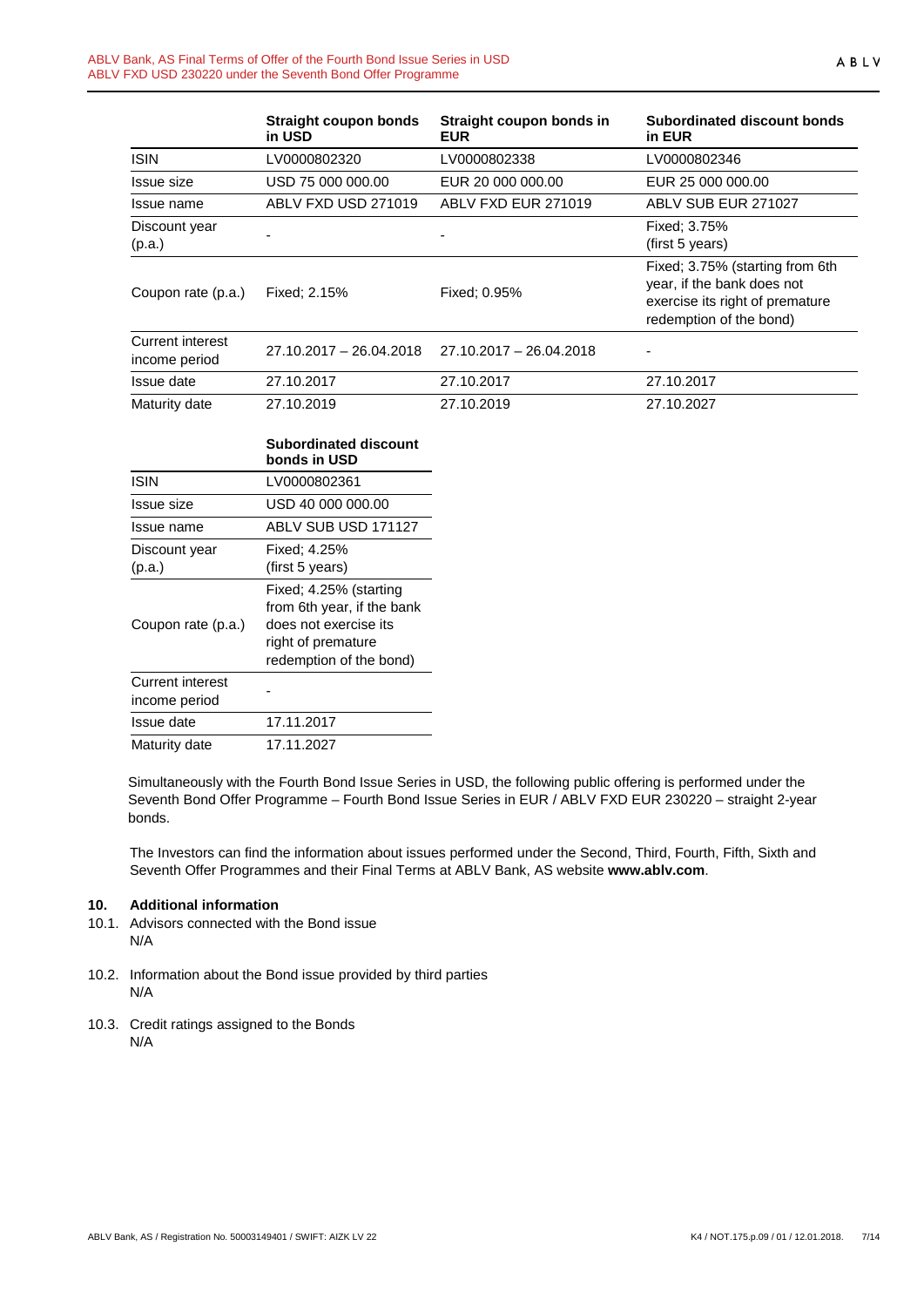| Name, surname         | <b>Position held</b>                                                   | <b>Signature</b> |  |
|-----------------------|------------------------------------------------------------------------|------------------|--|
| <b>Ernests Bernis</b> | Chairman of the Board.<br>Chief Executive Officer (CEO)                |                  |  |
| Vadims Reinfelds      | Deputy Chairman of the Board,<br>Deputy Chief Executive Officer (dCEO) |                  |  |
| Māris Kannenieks      | Member of the Board.<br>Chief Financial Officer (CFO)                  |                  |  |
| Edgars Pavlovičs      | Member of the Board,<br>Chief Risk Officer (CRO)                       |                  |  |
| Rolands Citajevs      | Member of the Board.<br>Chief Information Officer (CIO)                |                  |  |
| Romans Surnačovs      | Member of the Board.<br>Chief Operating Officer (COO)                  |                  |  |

The Final Terms were approved at ABLV Bank, AS Board session on 11 January 2018.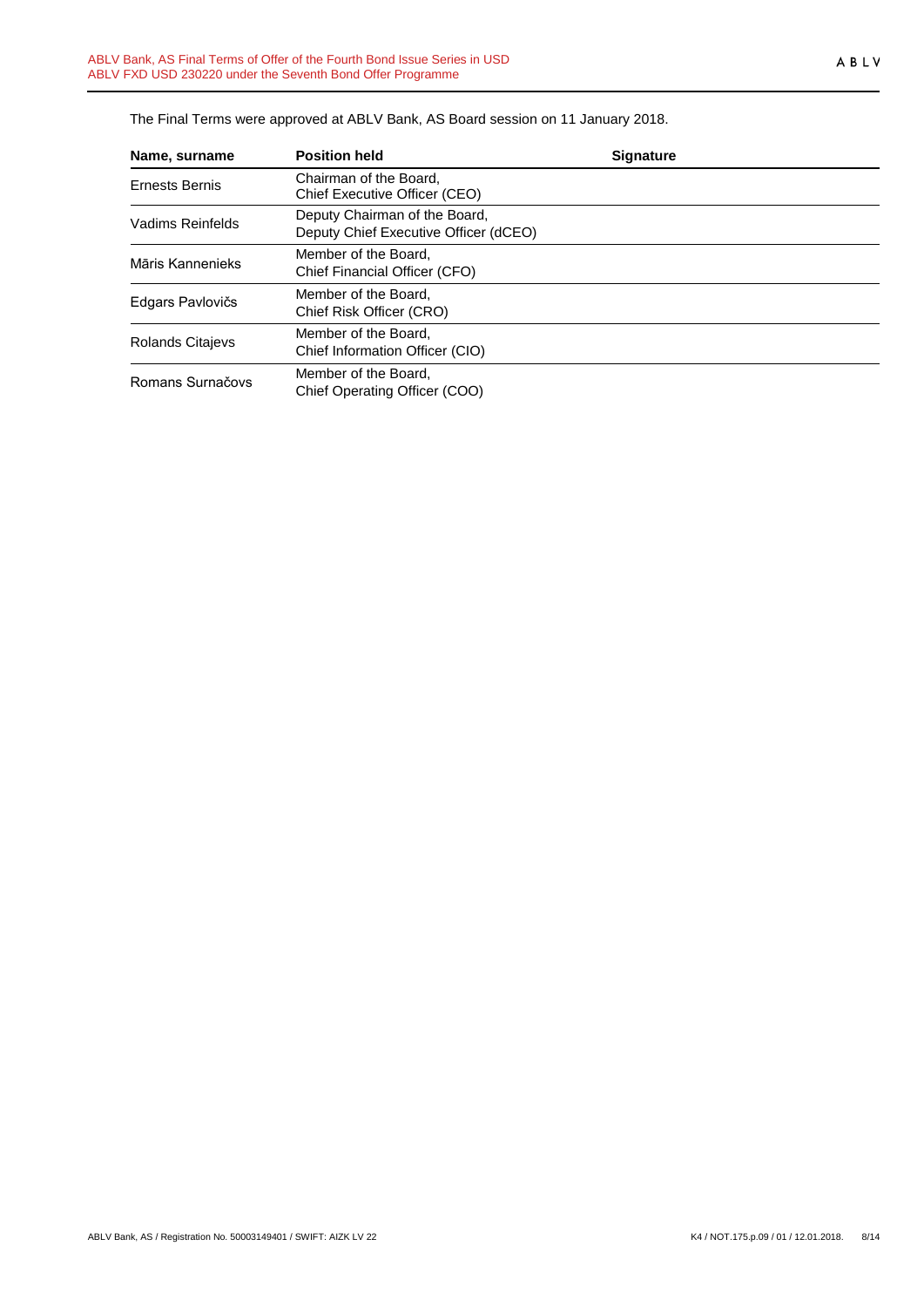Appendix 1

#### **Section A. Introduction and warnings**

The summary shall be deemed the introduction of the Base Prospectus.

Any decision on investing in the Bonds shall be based on the Investor's judgement on the whole Base Prospectus and the respective Final Terms of the Bond issue.

Should any claim be lodged to a court regarding the information provided in the Base Prospectus, if necessary, the Investor lodging the claim to a court in accordance with normative acts of the respective member state shall cover the

A.1 costs of translating the Base Prospectus before the proceedings are initiated. The persons responsible for the information provided in the Base Prospectus, including persons that translated the same and applied for its notification, may be held civilly liable only where the summary is misleading, inaccurate, or inconsistent with other sections of the Base Prospectus, or fails to provide the most essential information that would aid the Investors when considering whether to invest in the Bonds.

 $A.2 N/A$ 

#### **Section B. Issuer**

| B.1        | Legal and commercial<br>name of the Issuer                                                                                                    | ABLV Bank, AS.                                                                                                                                                                                                                                                                                                            |  |
|------------|-----------------------------------------------------------------------------------------------------------------------------------------------|---------------------------------------------------------------------------------------------------------------------------------------------------------------------------------------------------------------------------------------------------------------------------------------------------------------------------|--|
| <b>B.2</b> | The domicile and<br>legal form of the<br>Issuer, the legislation<br>under which the<br>Issuer operates and<br>its country of<br>incorporation | ABLV Bank, AS is a joint stock company registered in the Republic of Latvia, which carries out its<br>operations in accordance with the Republic of Latvia legal acts, the European Union normative<br>acts, and the issued licence that allows rendering all financial services stated in the Credit<br>Institution Law. |  |
|            | $B.3 - B.4.a$                                                                                                                                 | N/A                                                                                                                                                                                                                                                                                                                       |  |
| B.4b       | Description of any<br>known trends<br>affecting the Issuer<br>and the industries in<br>which it operates                                      | As at the day of producing the Final Terms, there is no information on any detected trends,<br>events, claims, or obligations that might have significant negative effect on further operations of<br>ABLV Bank, AS or the Republic of Latvia credit institution sector.                                                  |  |
|            |                                                                                                                                               | The information provided in the table below completely matches that presented in                                                                                                                                                                                                                                          |  |

The information provided in the table below completely matches that presented in ABLV Bank, AS consolidated report for the first half of 2017.

|     |                                       |    |                                                        | Country<br>Οf<br>incorpo- | <b>Registration</b> |                           | Share in<br>capital | Share in<br>the the entity's<br>entity's capital with<br>voting |
|-----|---------------------------------------|----|--------------------------------------------------------|---------------------------|---------------------|---------------------------|---------------------|-----------------------------------------------------------------|
|     |                                       |    | Nº Company                                             | ration                    | number              | <b>Business profile</b>   | (%)                 | rights (%)                                                      |
|     |                                       |    | ABLV Bank, AS                                          | LV                        | 50003149401         | <b>Financial services</b> | 100                 | 100                                                             |
|     |                                       |    | 2. ABLV Bank Luxembourg, S.A.                          | LU                        | B 162048            | <b>Financial services</b> | 100                 | 100                                                             |
|     |                                       | 3. | <b>ABLV Consulting Services, AS</b>                    | LV                        | 40003540368         | Consulting<br>services    | 100                 | 100                                                             |
| B.5 | Issuer's position within<br>the group | 4. | <b>ABLV Advisory Services, SIA</b>                     | LV                        | 40103964811         | Consulting<br>services    | 100                 | 100                                                             |
|     |                                       | 5. | <b>ABLV Corporate Services</b><br>Holding Company, SIA | LV                        | 40103799987         | Holding company           | 100                 | 100                                                             |
|     |                                       | 6. | <b>ABLV Corporate Services, SIA</b>                    | LV                        | 40103283479         | Consulting<br>services    | 100                 | 100                                                             |
|     |                                       | 7. | ABLV Corporate Services, LTD                           | CY                        | HE273600            | Consulting<br>services    | 100                 | 100                                                             |
|     |                                       | 8. | ABLV Corporate Finance, SIA                            | LV                        | 40203042916         | Consulting<br>services    | 100                 | 100                                                             |
|     |                                       | 9. | <b>ABLV Capital Markets, IBAS</b>                      | LV                        | 40003814705         | <b>Financial services</b> | 90                  | 100                                                             |
|     |                                       |    | 10. ABLV Capital Markets USA LLC* US                   |                           | 6399457             | <b>Financial services</b> | 90                  | 100                                                             |
|     |                                       |    | 11. ABLV Asset Management, IPAS LV                     |                           | 40003814724         | <b>Financial services</b> | 90                  | 100                                                             |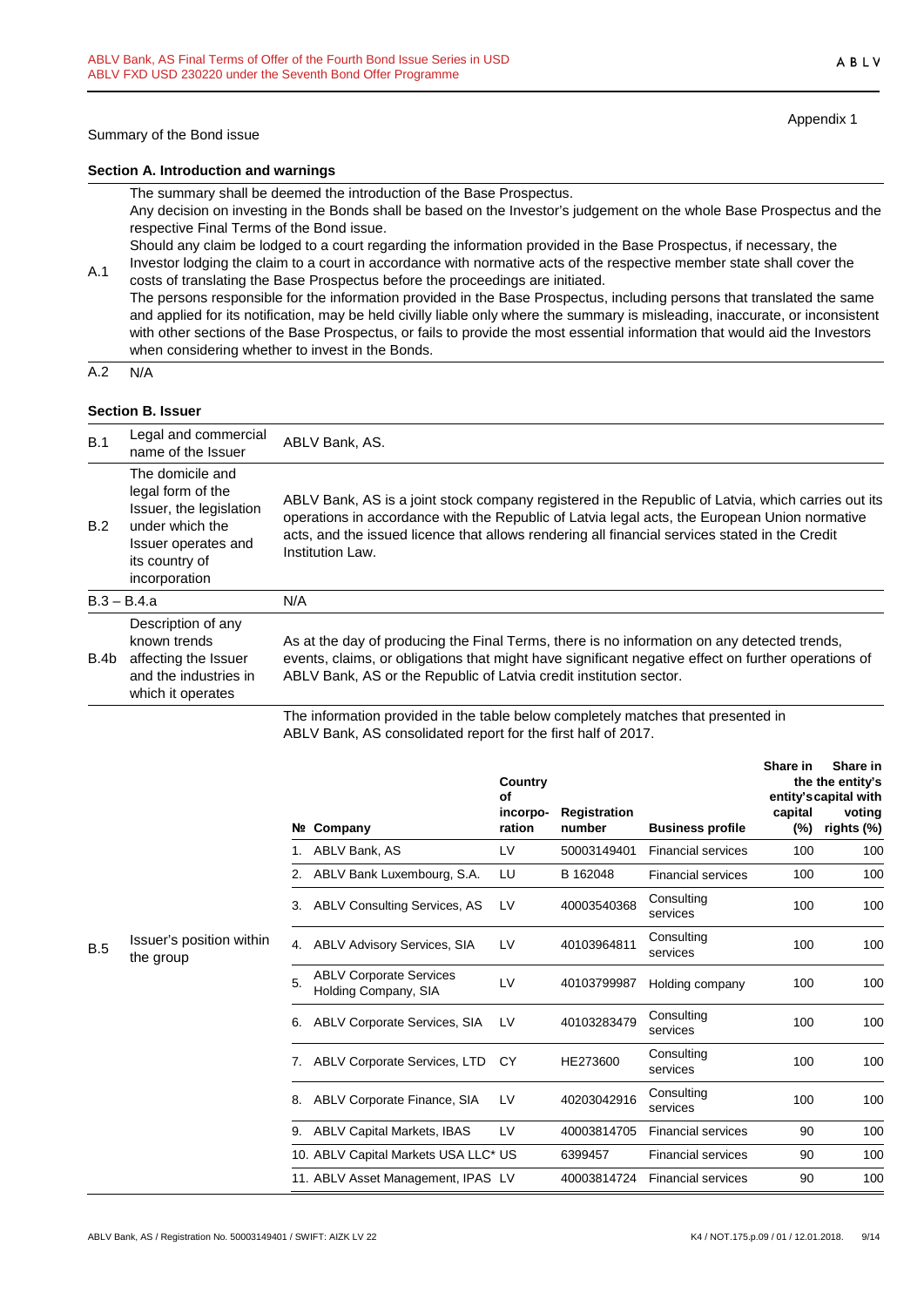|                                | <b>Country</b><br>οf |                        |                                                                    | Share in          | Share in<br>the the entity's<br>entity's capital with |
|--------------------------------|----------------------|------------------------|--------------------------------------------------------------------|-------------------|-------------------------------------------------------|
| Nº Company                     | incorpo-<br>ration   | Registration<br>number | <b>Business profile</b>                                            | capital<br>$(\%)$ | voting<br>rights (%)                                  |
| 12. PEM, SIA                   | LV                   | 40103286757            | Investment<br>project<br>management                                | 51                | 51                                                    |
| 13. PEM 1, SIA                 | LV                   | 40103551353            | Wholesale trade<br>services of other<br>machinery and<br>equipment | 51                | 51                                                    |
| 14. New Hanza Capital, AS      | LV                   | 50003831571            | Holding company                                                    | 88                | 88                                                    |
| 15. NHC 1, SIA                 | LV                   | 50103247681            | Investments in<br>real estate                                      | 88                | 88                                                    |
| 16. NHC 2, SIA                 | LV                   | 40103963977            | Investments in<br>real estate                                      | 88                | 88                                                    |
| 17. NHC 3, SIA                 | LV                   | 50103994841            | Investments in<br>real estate                                      | 88                | 88                                                    |
| 18. NHC 4, SIA                 | LV                   | 40203032424            | Investments in<br>real estate                                      | 88                | 88                                                    |
| 19. NHC 5, SIA                 | LV                   | 50203032411            | Investments in<br>real estate                                      | 88                | 88                                                    |
| 20. NHC 6, SIA                 | LV                   | 40203032439            | Investments in<br>real estate                                      | 88                | 88                                                    |
| 21. Pillar, SIA                | LV                   | 40103554468            | Holding company                                                    | 100               | 100                                                   |
| 22. Pillar Holding Company, KS | LV                   | 40103260921            | Holding company                                                    | 100               | 100                                                   |
| 23. Pillar 3, SIA              | LV                   | 40103193067            | Real estate<br>transactions                                        | 100               | 100                                                   |
| 24. Pillar 4 & 6, SIA          | LV                   | 40103210494            | Real estate<br>transactions                                        | 100               | 100                                                   |
| 25. Pillar 7 & 8, SIA          | LV                   | 40103240484            | Real estate<br>transactions                                        | 100               | 100                                                   |
| 26. Pillar 9, SIA              | LV                   | 40103241210            | Real estate<br>transactions                                        | 100               | 100                                                   |
| 27. Pillar 11, SIA             | LV                   | 40103258310            | Real estate<br>transactions                                        | 100               | 100                                                   |
| 28. Pillar 2, 12 & 14, SIA     | LV                   | 50103313991            | Real estate<br>transactions                                        | 100               | 100                                                   |
| 29. Pillar 18, SIA             | LV                   | 40103492079            | Real estate<br>transactions                                        | 100               | 100                                                   |
| 30. Pillar 19, SIA             | LV                   | 40103766952            | Real estate<br>transactions                                        | 100               | 100                                                   |
| 31. Pillar 20, SIA             | LV                   | 40103903056            | Real estate<br>transactions                                        | 100               | 100                                                   |
| 32. Pillar 21, SIA             | LV                   | 40103929286            | Real estate<br>transactions                                        | 100               | 100                                                   |
| 33. Pillar 22, SIA             | LV                   | 50103966301            | Real estate<br>transactions                                        | 100               | 100                                                   |
| 34. Pillar Management, SIA     | LV                   | 40103193211            | Real estate<br>management and<br>administration                    | 100               | 100                                                   |
| 35. Pillar RE Services, SIA    | LV                   | 40103731804            | Parking<br>management                                              | 100               | 100                                                   |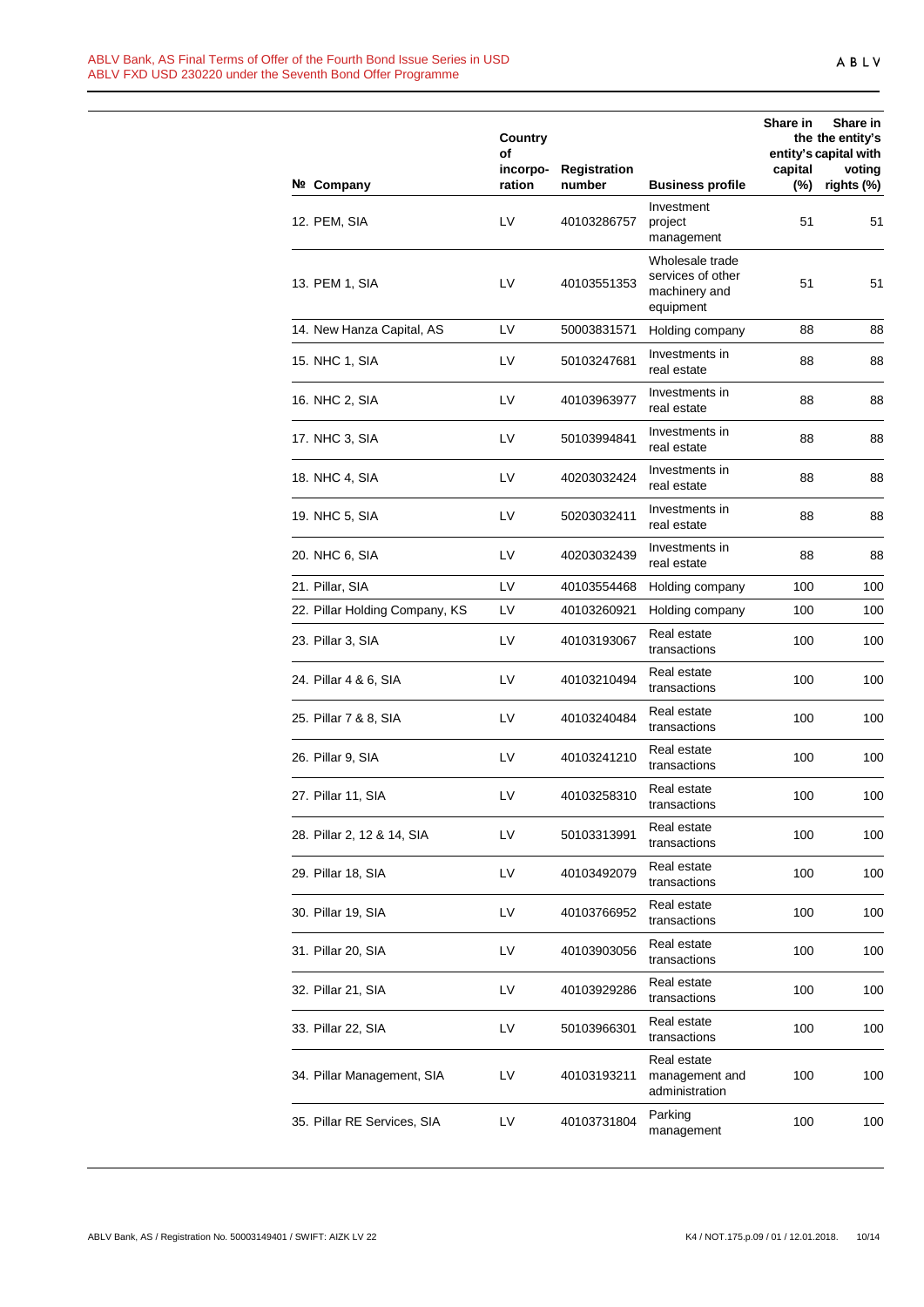| Nº. | Company                        | Country<br>οf<br>incorpo-<br>ration | <b>Registration</b><br>number | <b>Business profile</b>                                        | Share in<br>capital<br>$(\%)$ | Share in<br>the the entity's<br>entity's capital with<br>voting<br>rights (%) |
|-----|--------------------------------|-------------------------------------|-------------------------------|----------------------------------------------------------------|-------------------------------|-------------------------------------------------------------------------------|
| 36  | Pillar Contractor, SIA         | LV                                  | 40103929498                   | Management and<br>coordination of<br>construction<br>processes | 100                           | 100                                                                           |
|     | 37. Pillar Architekten, SIA    | LV                                  | 40103437217                   | Designing and<br>designers<br>supervision                      | 100                           | 100                                                                           |
|     | 38. Pillar Development, SIA    | LV                                  | 40103222826                   | Infrastructure<br>maintenance                                  | 100                           | 100                                                                           |
|     | 39. Pillar Utilities, SIA      | LV                                  | 40103693339                   | Infrastructure<br>management                                   | 100                           | 100                                                                           |
|     | 40. Hanzas Dārzs, SIA          | LV                                  | 40203078059                   | Territory<br>management                                        | 100                           | 100                                                                           |
|     | 41. ABLV Building Complex, SIA | LV                                  | 40203037667                   | Investments in<br>real estate                                  | 100                           | 100                                                                           |

\* subsidiary company is registered, but licence for rendering investment services has not been received yet, as well as payment of paid-in share capital has not been made, that being compliant with the registration country legislative requirements.

| $B.6 - B.8$ |                                                                                                                                | N/A                                                                                                                                                                                                                     |           |           |  |  |
|-------------|--------------------------------------------------------------------------------------------------------------------------------|-------------------------------------------------------------------------------------------------------------------------------------------------------------------------------------------------------------------------|-----------|-----------|--|--|
| <b>B.9</b>  | Profit forecast and<br>assessment                                                                                              | ABLV Bank, AS made no profit forecasts for the following periods of operations.                                                                                                                                         |           |           |  |  |
| <b>B.10</b> | Reservations in the<br>audit report on the<br>financial information                                                            | ABLV Bank, AS audited financial report for the year 2016 contains no reservations.                                                                                                                                      |           |           |  |  |
| <b>B.11</b> |                                                                                                                                | N/A                                                                                                                                                                                                                     |           |           |  |  |
|             |                                                                                                                                | <b>Performance indicators</b>                                                                                                                                                                                           | 2015      | 2016      |  |  |
|             |                                                                                                                                | <b>Financial indicators, EUR'000</b>                                                                                                                                                                                    |           |           |  |  |
|             |                                                                                                                                | Operating income                                                                                                                                                                                                        | 126 319   | 141 875   |  |  |
|             |                                                                                                                                | Operating expense                                                                                                                                                                                                       | 51 933    | 59 914    |  |  |
|             |                                                                                                                                | Profit or loss before taxes                                                                                                                                                                                             | 74 563    | 81 961    |  |  |
|             | Selected historical key                                                                                                        | <b>Balance sheet data, EUR'000</b>                                                                                                                                                                                      |           |           |  |  |
|             | financial information<br>and any changes to it                                                                                 | Assets                                                                                                                                                                                                                  | 4 928 121 | 3 849 586 |  |  |
| <b>B.12</b> | since the date of the                                                                                                          | Deposits                                                                                                                                                                                                                | 3793192   | 2 901 824 |  |  |
|             | last published audited                                                                                                         | Loans                                                                                                                                                                                                                   | 873 499   | 1 012 146 |  |  |
|             | financial reports                                                                                                              | Shareholders' equity                                                                                                                                                                                                    | 281 453   | 321 802   |  |  |
|             |                                                                                                                                | ABLV Bank, AS forecasts contain no adverse changes since the date of its last published<br>audited financial report.<br>There are no significant changes in the financial or trading position of ABLV Bank, AS detected |           |           |  |  |
|             |                                                                                                                                | subsequent to the period covered by the historical financial information.                                                                                                                                               |           |           |  |  |
| B.13        | Events particular to the<br>Issuer which are to a<br>material extent relevant<br>to the evaluation of the<br>Issuer's solvency | Recently there were no detected events particular to ABLV Bank, AS which are to a material<br>extent relevant to the evaluation of the Issuer's solvency.                                                               |           |           |  |  |
| B.14        | Issuer's dependence<br>on other entities within<br>the group                                                                   | ABLV Bank, AS is not dependent upon other entities within the ABLV Bank, AS group.                                                                                                                                      |           |           |  |  |
| <b>B.15</b> | Issuer's principal<br>activities                                                                                               | ABLV Bank, AS principal activities are rendering of financial services.                                                                                                                                                 |           |           |  |  |
| <b>B.16</b> | Control over the Issuer                                                                                                        | As at the moment of the Prospectus approval, no shareholder controls the Issuer.                                                                                                                                        |           |           |  |  |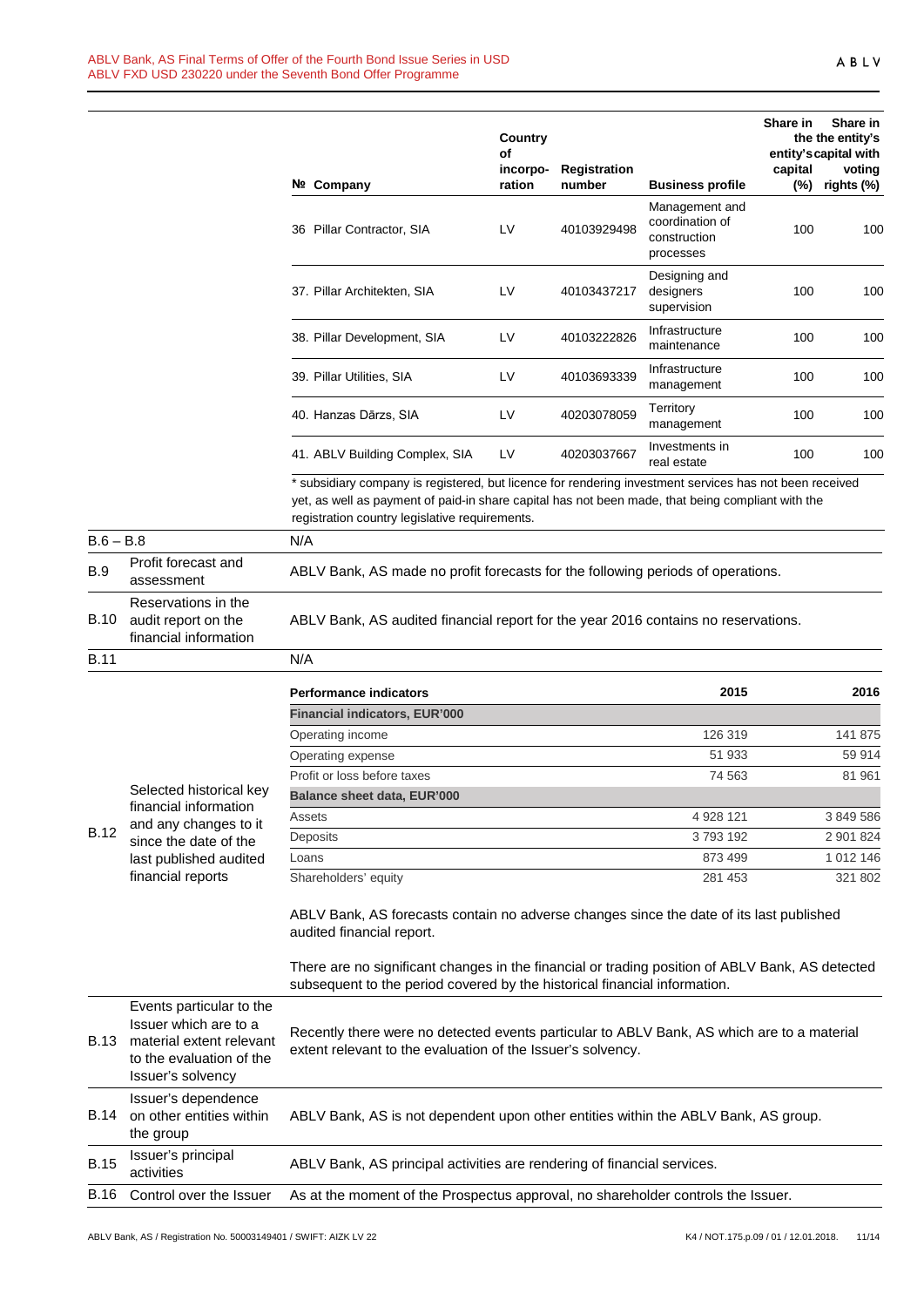|                                                             | No credit ratings are assigned to ABLV Bank, AS by credit rating agencies registered and/or<br>certified according to Regulation No 1060/2009 on credit rating agencies.                                                                                                                          |  |  |  |
|-------------------------------------------------------------|---------------------------------------------------------------------------------------------------------------------------------------------------------------------------------------------------------------------------------------------------------------------------------------------------|--|--|--|
|                                                             | N/A                                                                                                                                                                                                                                                                                               |  |  |  |
|                                                             |                                                                                                                                                                                                                                                                                                   |  |  |  |
| <b>Bond details</b>                                         | Bonds issued under the Fourth Bond Issue Series in USD - ABLV FXD USD 230220<br>(ISIN LV0000850014) are dematerialized bearer securities without restraint on alienation.                                                                                                                         |  |  |  |
| Currency of the<br>Bond issue                               | USD (US dollars).                                                                                                                                                                                                                                                                                 |  |  |  |
|                                                             | N/A                                                                                                                                                                                                                                                                                               |  |  |  |
| Restrictions on the<br>free transferability of<br>the Bonds | The Bonds are freely transferrable securities that represent the Issuer's debt to the Bondholders<br>without additional collateral. The Bonds are dematerialized bearer securities without restraint on<br>alienation - transferrable securities.                                                 |  |  |  |
|                                                             | N/A                                                                                                                                                                                                                                                                                               |  |  |  |
|                                                             | Division of the Bonds into categories<br>The Bonds are not supposed to be divided into categories. Pursuant to these Final Terms,<br>straight Bonds are supposed to be issued.                                                                                                                    |  |  |  |
|                                                             | Limitations to the rights attached to the Bonds<br>The Bonds are freely transferrable securities without restraint on their alienation.                                                                                                                                                           |  |  |  |
| Rights attached to<br>the Bonds                             | <b>Interest Rate</b><br>The Annual Interest Rate is fixed, and it is equal to 2.25% (p.a.).                                                                                                                                                                                                       |  |  |  |
|                                                             | The date from which interest becomes payable and the due dates for interest<br>The Interest Income shall be accrued starting from 23 February 2018. The Interest Income shall<br>be paid twice a year: on 23 February and 23 August, starting from 23 August 2018, ending on<br>23 February 2020. |  |  |  |
|                                                             | Bond maturity date and repayment procedures<br>The Investor shall receive the Bond Face Value as a lump-sum payment on 23 February 2020.                                                                                                                                                          |  |  |  |
|                                                             | Bond yield<br>Fixed rate is applied to the Bonds, and therefore the yield does not change.                                                                                                                                                                                                        |  |  |  |
|                                                             | Representatives of debt security holders<br>Holders of the debt securities may freely determine representatives for exercising the rights<br>attached to the Bonds.                                                                                                                               |  |  |  |
|                                                             | N/A                                                                                                                                                                                                                                                                                               |  |  |  |
| Admission of the Bonds<br>to the<br>regulated market        | The Bonds are supposed to be admitted to the regulated market - Baltic Bond List of Nasdaq<br>Riga Stock Exchange.                                                                                                                                                                                |  |  |  |
| Minimum face value<br>of the issue                          | Pursuant to paragraph 9.3 of the Base Prospectus, the Investor may not apply for purchasing<br>less than 1 (one) Bond.                                                                                                                                                                            |  |  |  |
|                                                             | N/A                                                                                                                                                                                                                                                                                               |  |  |  |
|                                                             |                                                                                                                                                                                                                                                                                                   |  |  |  |
|                                                             | N/A                                                                                                                                                                                                                                                                                               |  |  |  |
|                                                             | In carrying out its operating activities, ABLV Bank, AS is subject to various risks. Most significant<br>risks that may decrease the Issuer's ability to perform its obligations.                                                                                                                 |  |  |  |
| Key information<br>on the key risks                         | Credit risk<br>1.<br>Credit risk is exposure to potential losses in case of ABLV Bank, AS counterparty or<br>debtor being unable to pay the contractual obligations to ABLV Bank, AS.                                                                                                             |  |  |  |
|                                                             | Liquidity risk<br>2.<br>Liquidity is ABLV Bank, AS ability to maintain or ensure sufficient cash flow to meet the<br>expected (everyday) or sudden (critical) need for the same in order to provide financing                                                                                     |  |  |  |
|                                                             | B.17 Credit ratings<br>$B.18 - B.50$<br><b>Section C. Securities</b><br>$C.3 - C.4$<br>$C.6 - C.7$<br>$C.13 - C.22$<br><b>Section D. Risks</b>                                                                                                                                                    |  |  |  |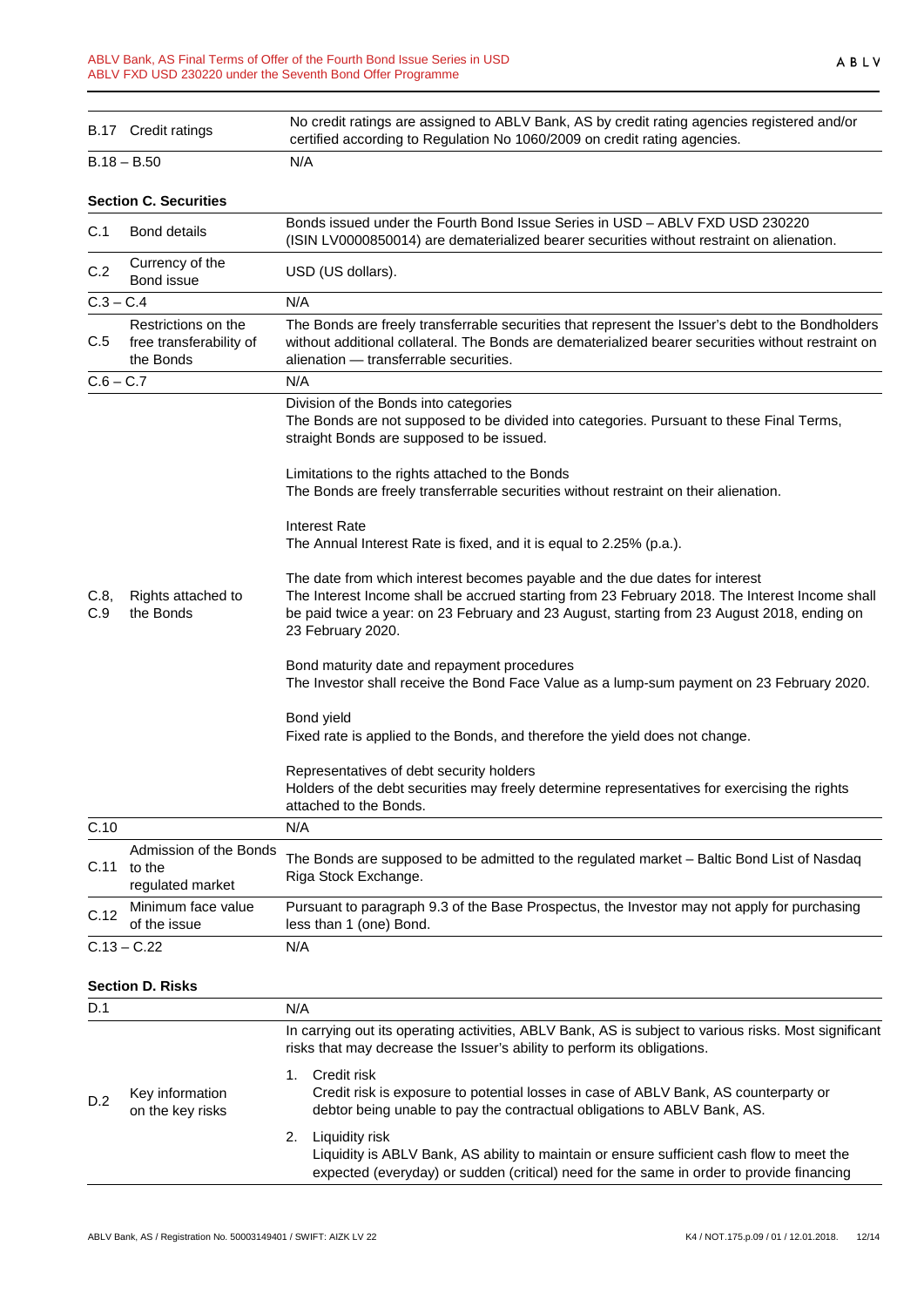for asset growth or discharge the financial obligations in a due time. This means the ability to turn assets into cash with minimal loss or ensure reasonably priced credit facilities.

|              |                                                   |     | 3. Currency exchange rate fluctuation risk<br>ABLV Bank, AS is exposed to negative effects of fluctuations in the foreign currency<br>exchange rates on its financial position and cash flow.                                                                                                                                                                                                                                                                                                    |
|--------------|---------------------------------------------------|-----|--------------------------------------------------------------------------------------------------------------------------------------------------------------------------------------------------------------------------------------------------------------------------------------------------------------------------------------------------------------------------------------------------------------------------------------------------------------------------------------------------|
|              |                                                   | 4.  | Interest rate risk<br>Interest rate risk represents the adverse effect of the market interest rate fluctuations on<br>ABLV Bank, AS financial position.                                                                                                                                                                                                                                                                                                                                          |
|              |                                                   | 5.  | Non-financial risks<br>During the course of its operations, ABLV Bank, AS encounters also non-financial risks<br>(including operational risk, reputational risk, etc.) with exposure to sudden loss. The<br>cause of such risks may be, for instance, clerical errors or fraud, break-downs in<br>information systems, insufficient internal control and procedures, etc.                                                                                                                        |
|              |                                                   |     | 6. Competition risk<br>As at the end of 2016, 86% of total deposits with ABLV Bank, AS were the deposits<br>placed by foreign clients. Consequently, operations of the Issuer are only partly subject to<br>competition risk in the local market.                                                                                                                                                                                                                                                |
|              |                                                   |     | 7. Legal risk (incl. tax)<br>The risk related to amendments in laws, regulations, and other legal acts, or to<br>implementation of new legal acts, which may result in reorientation of the Issuer's<br>activities or abandonment of particular lines of the Issuer's financial activities. This may<br>have consequent negative impact on the Issuer's earning capacity and stability.                                                                                                          |
|              |                                                   |     | Risk factors associated with the Bond issue:                                                                                                                                                                                                                                                                                                                                                                                                                                                     |
|              |                                                   | 1.  | Liquidity risk<br>Listing of the Bonds in the Stock Exchange Nasdaq Riga Bond List does not guarantee<br>liquidity of the Bonds, and therefore the Investor should assess potential risk of limited<br>possibilities of selling the Bonds in the secondary market due to insufficient interest of<br>other market players. If there is no sufficient interest in the secondary market (liquidity<br>shortfall), it may be difficult for the Investor to sell the Bonds at adequate market price. |
| D.3          | Information on the risks<br>specific to the Bonds | 2.  | Price risk<br>Price of the Bonds in the secondary market may fluctuate in accordance with the<br>Investors' interest, which can be affected by macroeconomic processes, events<br>concerning one or several Investors, and also, inter alia, events concerning the Issuer.<br>The Investors' opportunities of gaining profit may vary accordingly from time to time.                                                                                                                             |
|              |                                                   | 3.  | Legal risk (incl. tax)<br>The risk related to amendments in legislation, regulations and other legal acts, or to<br>implementation of new legal acts, which may cause additional expenses or reduce return<br>on investment. This risk also covers possible changes in applicable tax assessment and<br>withholding procedures.                                                                                                                                                                  |
| $D.4 - D.6$  |                                                   | N/A |                                                                                                                                                                                                                                                                                                                                                                                                                                                                                                  |
|              | <b>Section E. Offer</b>                           |     |                                                                                                                                                                                                                                                                                                                                                                                                                                                                                                  |
| $E.1 - E.2a$ |                                                   | N/A |                                                                                                                                                                                                                                                                                                                                                                                                                                                                                                  |
|              |                                                   |     | Objective of offering the Bond Issue Series shall be raising of funds that the Issuer will use for<br>financing its operating activities, including without limitation.                                                                                                                                                                                                                                                                                                                          |
| E.2b         | Reasons for the<br>Bond offer                     |     | The Issuer informs the Investor that in case of the Issuer's insolvency the Investor's claims to                                                                                                                                                                                                                                                                                                                                                                                                 |

| וט טווט | THE BOUGHT INDITIIS THE INVESTOR THAT IN CASE OF THE BOUGHTS INSORGING THE INVESTOR S CIANNIS TO<br>the Issuer arising out of the Bonds will be satisfied after claims of all other creditors, but before<br>satisfying claims of the shareholders |
|---------|----------------------------------------------------------------------------------------------------------------------------------------------------------------------------------------------------------------------------------------------------|
|         | The total amount of the issue is USD 75 000 000.00 (seventy five million US dollars).                                                                                                                                                              |

E.3 Terms and conditions of the offer The public offer start date is 15 January 2018. A representative of the Investment Company or the Investor itself, provided it has a financial instruments account opened with ABLV Bank, AS, shall submit an order to the Issuer, using the sample form "Financial Instruments' Trade Order" appended hereto, on working days from 08:30